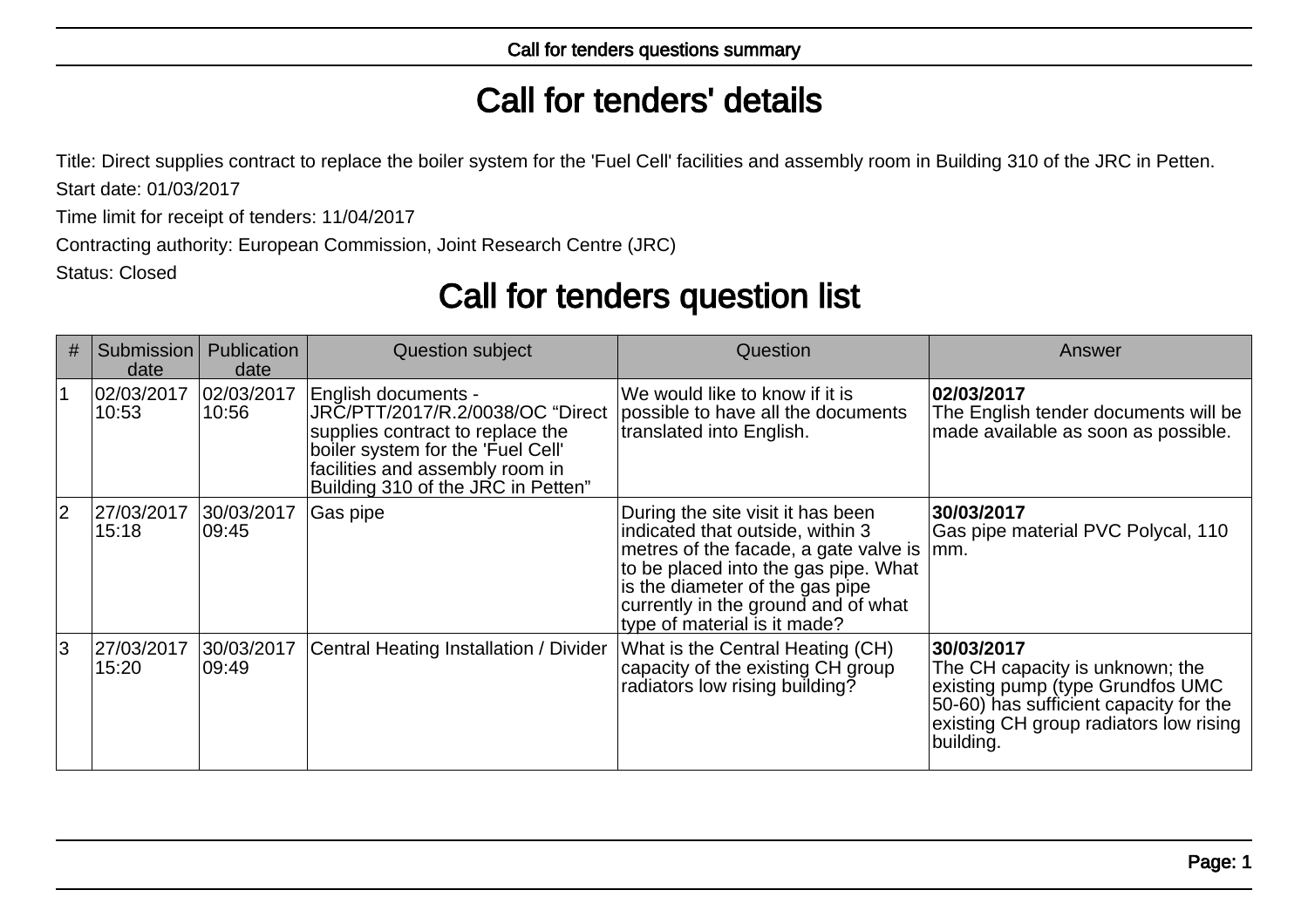## Call for tenders questions summary

| # | Submission<br>date  | <b>Publication</b><br>date | Question subject                       | Question                                                         | <b>Answer</b>                                                                                                                                                                                                                                                                                                                                                                                                                                                                                                                                                                                                                                         |
|---|---------------------|----------------------------|----------------------------------------|------------------------------------------------------------------|-------------------------------------------------------------------------------------------------------------------------------------------------------------------------------------------------------------------------------------------------------------------------------------------------------------------------------------------------------------------------------------------------------------------------------------------------------------------------------------------------------------------------------------------------------------------------------------------------------------------------------------------------------|
| 4 | 27/03/2017<br>15:21 | 30/03/2017<br>10:13        | Central Heating Installation / Divider | What is the CH capacity of the<br>existing CH group Ventilation? | 30/03/2017<br>The CH capacity is unknown; an<br>estimation of the existing installation<br>has been made:<br>-9 pieces air heater 25.500 Watt total<br>230 kW;<br>-3 pieces air heater GEA 31,6 kW<br>total 96 kW;<br>-Air Handling Unit assembly room 60<br>kW.<br>-Air Handling Unit Fuel Cell laboratory<br>18,3 kW;<br>-Air Handling Unit Single Cell<br>laboratory 94 kW;<br>-4 pieces air heaters Single Cell<br>laboratory total 43 kW;<br>-Reformer room approx. 48 kW.<br>-Total of the above approx. 590 kW<br>Results calculation including starting<br>points:<br>$-dT = 30 K;$<br>-water amount $= 4,66$ kg/s;<br>-pressure loss 53 kPa. |